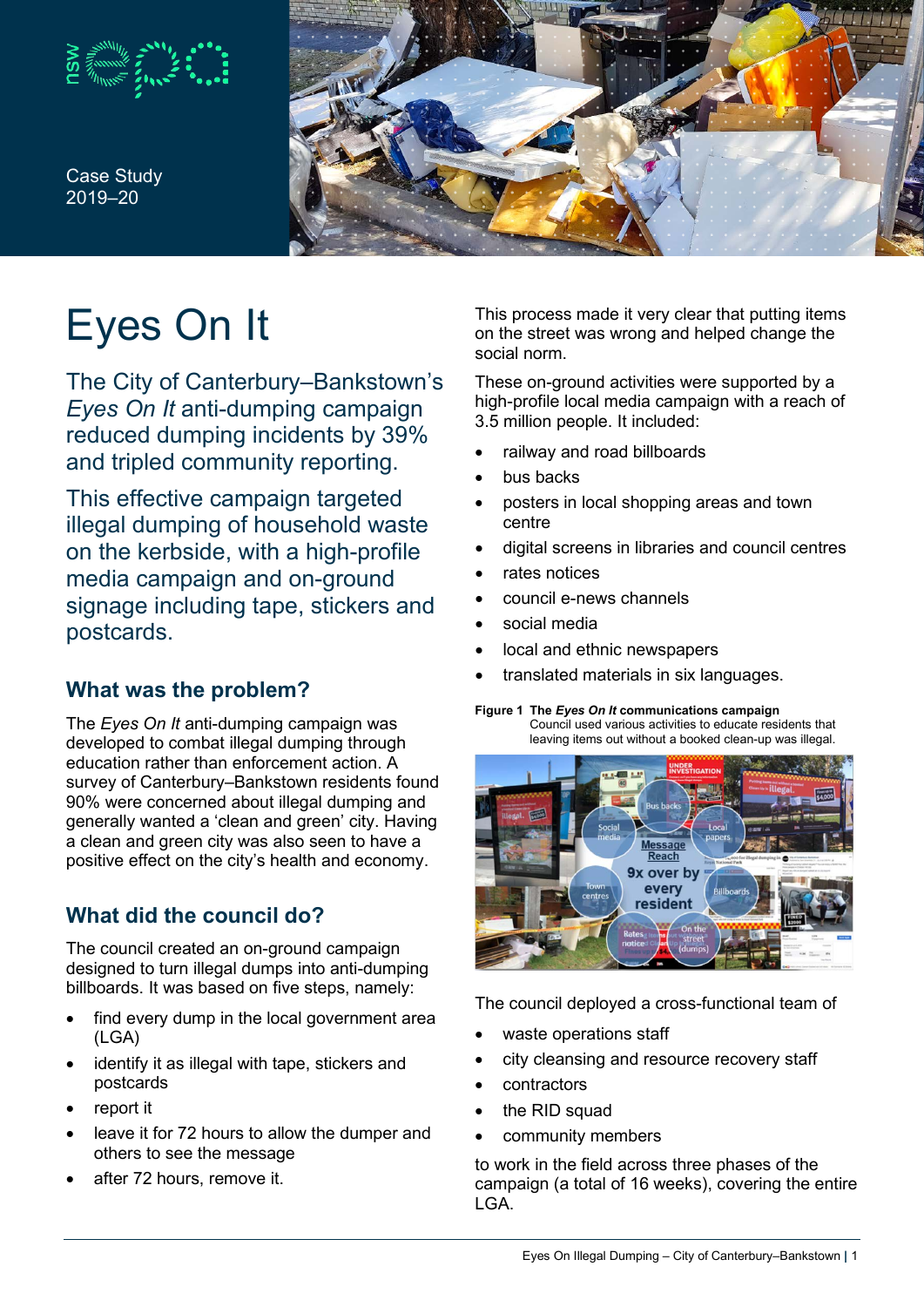The team targeted an area each day, identifying dumps and then applying warning tape and stickers to make clear the dump was illegal. The team also left postcards in nearby letterboxes.

Forty-three per cent of dumps were removed by the dumpers themselves. The council even received apologetic calls from residents who hadn't realised they were dumping illegally.

#### **Figure 2 Illegal dumping was taped and stickered and its location logged**



## **Engaging council staff**

The campaign needed many council teams to work together, to do everything from developing collateral to collecting dumped items.

#### **Figure 3 Working as one team**

Many teams across the council were engaged and critical to the success of the program.



#### **Figure 4 The on-ground** *Eyes On It* **team**



# **What was the result?**

During the 79-day campaign:

- 6,686 illegal dumps were taped, reported and removed.
- the media campaign reached 3.5 million people
- community reports of illegal dumping tripled a sign that residents had become more aware of illegal dumping
- dumping incidents fell by 39%
- 43% of dumps identified with tape and stickers were removed from the kerb within 72 hours, leading to significant savings for the council.

## **Characteristics of 'hot spot' suburbs**

The campaign collected a large dataset that provided insights into dumping hot spots, behavioural drivers and demographics. Combined with demographic data, it showed that 'hot spot' suburbs were characterised by:

- older housing stock
- higher concentrations of small to mediumsized multi-unit dwellings
- more tenants than owners
- high turnover of tenancy
- high social disadvantage
- language barriers.

## **Intervention and education are crucial**

The campaign also showed the negative effect of a policy to remove illegal dumps without intervention or education. Where this policy had been in place in parts of the city, dumping rates had been twice as high: the policy was essentially providing a free service to residents, and reinforcing incorrect behaviour. By contrast, the *Eyes On It* campaign showed that leaving material in place for a period (72 hours) clearly labelled as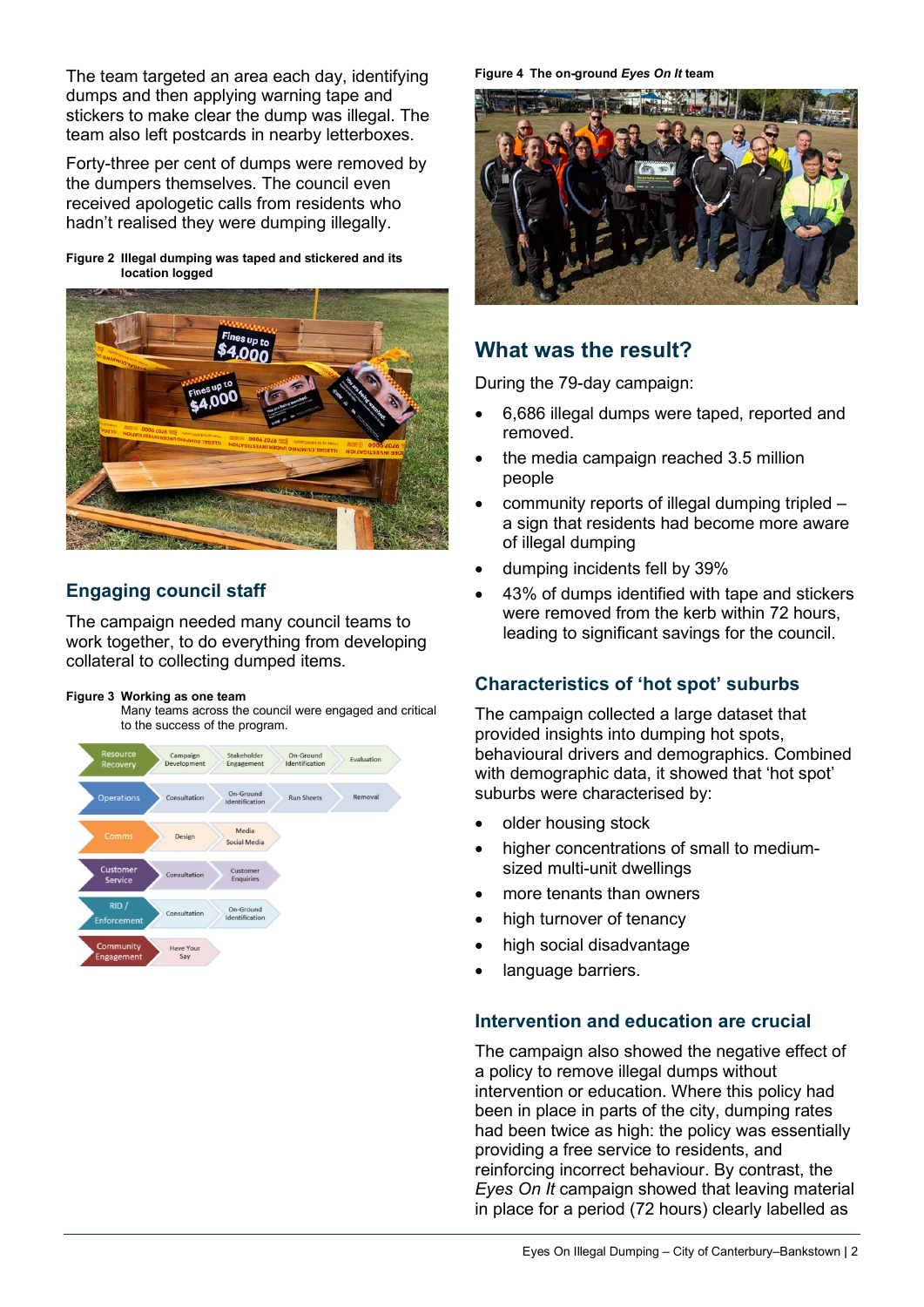illegal will reduce dumping behaviour and break social norms – a powerful lesson.

#### **Figure 5 Heat map of dumping rates per suburb across the LGA**



#### Dumping incidents fell markedly over the three phases of the campaign.

#### **Figure 6 Dumping incidents in each phase of** *Eyes On It***.**



## **Increasing the fear of getting caught**

Both the on-ground and communications campaigns used fear of getting caught as motivation. Imagery and messaging focused on being watched and introduced the idea that neighbours were likely to report you for dumping.

Newspaper advertising showed dumping incidents under investigation and social media showed offenders being caught and fined. A DL flyer was developed to encourage reporting with an image of an enforcement officer and the tagline: 'Do you know who left the items outside?'

Reporting tripled during the campaign and the community applauded offenders being caught. **Figure 7 Media and collateral increased the fear of getting caught**



# **What did the council learn?**

The campaign gathered data on illegal dumps across the LGA. By combining this with related demographic information, the council was able to:

- identify hot spots to target educational materials
- realise the importance of translated materials for new migrant areas
- better understand waste management behaviours in its suburbs
- learn that continued education programs are needed in areas with a high turnover of tenants.